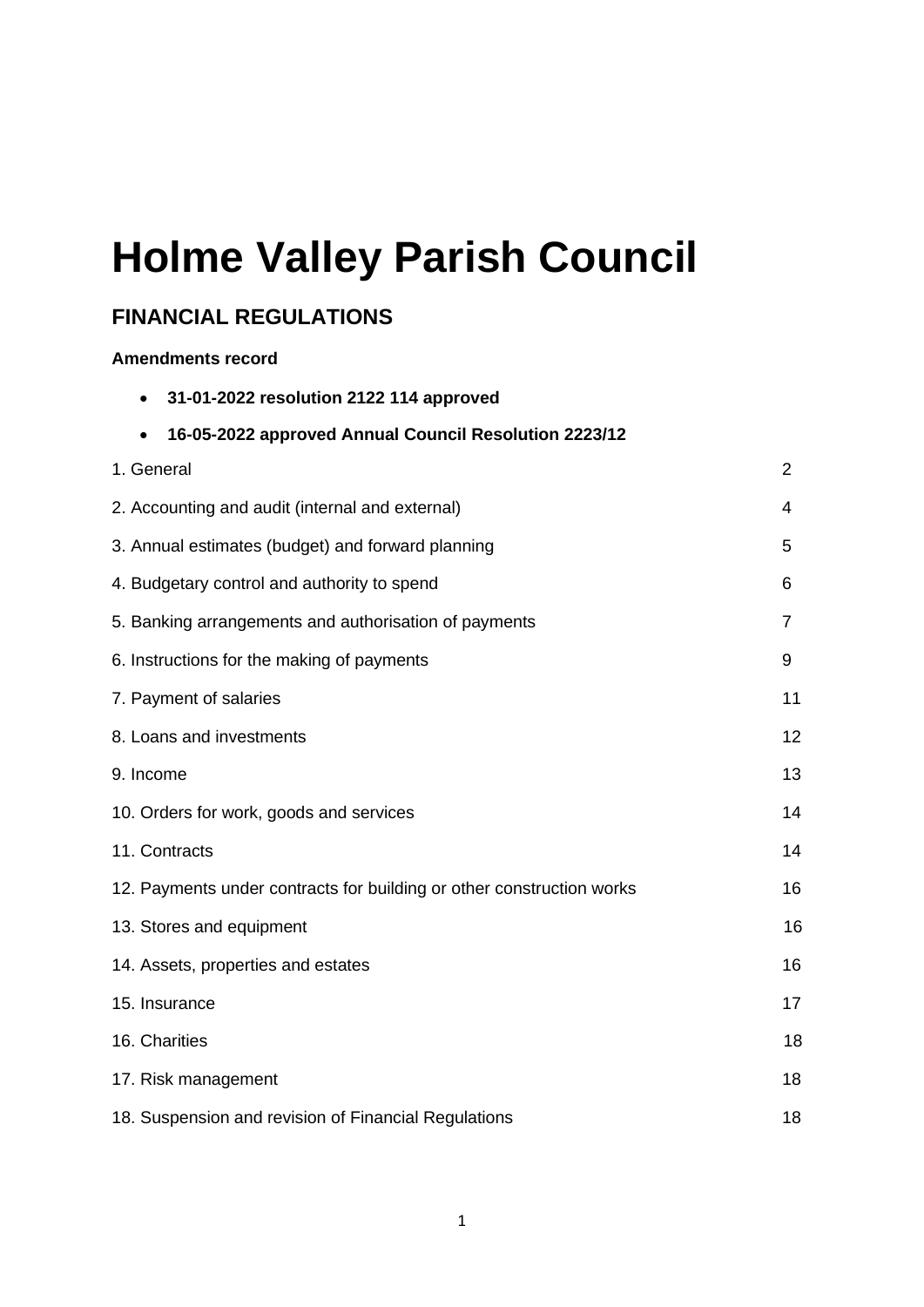# **1. General**

1.1. These financial regulations govern the conduct of financial management by the council and may only be amended or varied by resolution of the council. Financial regulations are one of the council's three governing policy documents providing procedural guidance for members and officers. Financial regulations must be observed in conjunction with the council's standing orders<sup>1</sup> and any individual financial regulations relating to contracts.

1.2. The council is responsible in law for ensuring that its financial management is adequate and effective, and that the council has a sound system of internal control which facilitates the effective exercise of the council's functions, including arrangements for the management of risk.

1.3. The council's accounting control systems must include measures:

- for the timely production of accounts.
- that provide for the safe and efficient safeguarding of public money.
- to prevent and detect inaccuracy and fraud; and
- identifying the duties of officers.

1.4. These financial regulations demonstrate how the council meets these responsibilities and requirements.

1.5. At least once a year, prior to approving the Annual Governance Statement, the council must review the effectiveness of its system of internal control which shall be in accordance with proper practices.

1.6. Deliberate or wilful breach of these Regulations by an employee may give rise to disciplinary proceedings.

1.7. Members of council are expected to follow the instructions within these Regulations and not to entice employees to breach them. Failure to follow instructions within these Regulations brings the office of councillor into disrepute.

1.8. The Responsible Financial Officer (RFO) holds a statutory office to be appointed by the council.

1.9. The RFO.

- acts under the policy direction of the council.
- administers the council's financial affairs in accordance with all Acts, Regulations and proper practices.
- determines on behalf of the council its accounting records and accounting control systems.
- ensures the accounting control systems are observed.

<sup>1</sup> Model Standing Orders for Councils (2018 Edition) is available from NALC (©NALC 2018)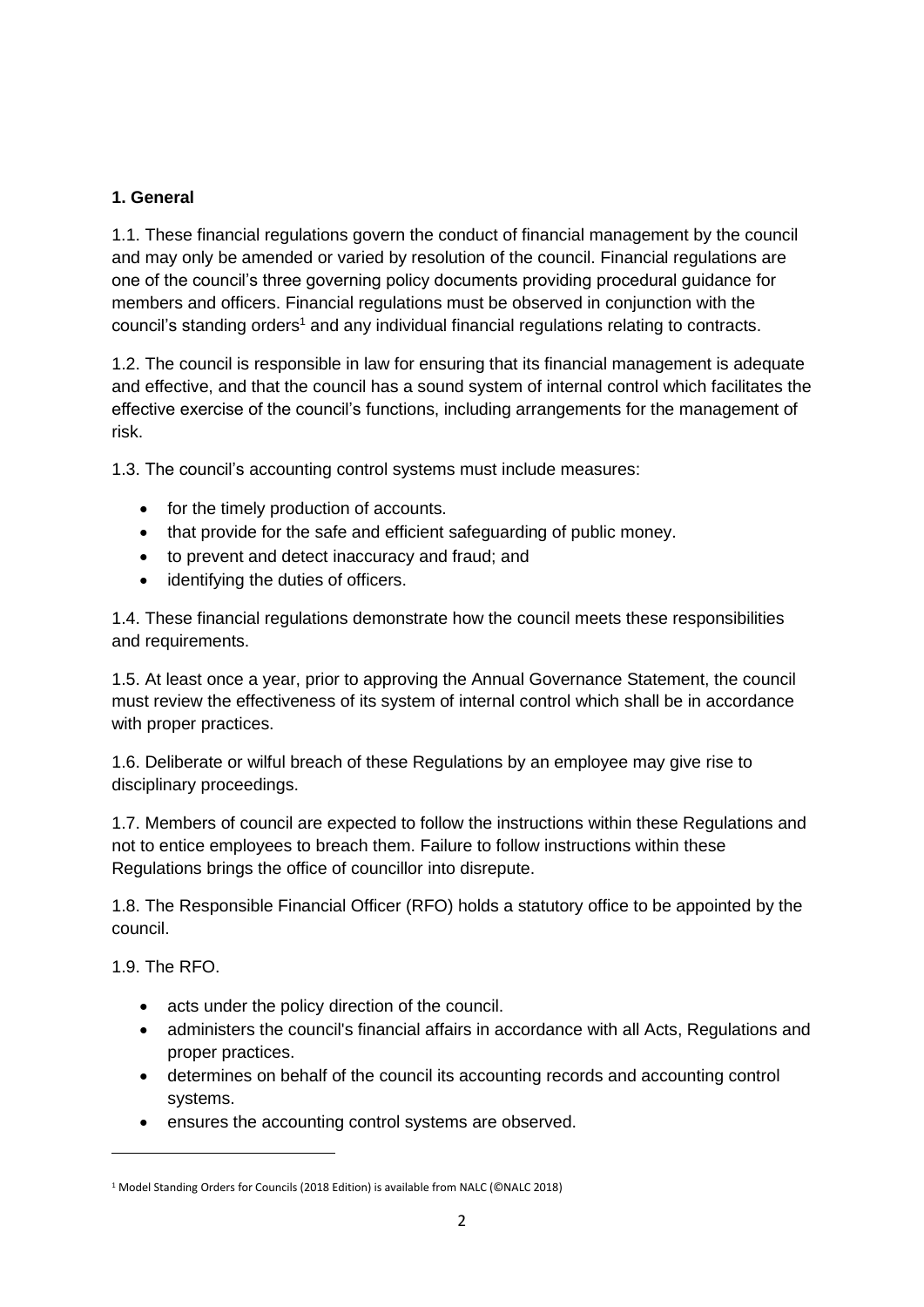- maintains the accounting records of the council up to date in accordance with proper practices.
- assists the council to secure economy, efficiency and effectiveness in the use of its resources; and
- produces financial management information as required by the council.

1.10. The accounting records determined by the RFO shall be sufficient to show and explain the council's transactions and to enable the RFO to ensure that any income and expenditure account and statement of balances, or record of receipts and payments and additional information, as the case may be, or management information prepared for the council from time to time comply with the Accounts and Audit Regulations.

1.11. The accounting records determined by the RFO shall in particular contain:

- entries from day to day of all sums of money received and expended by the council and the matters to which the income and expenditure or receipts and payments account relate.
- a record of the assets and liabilities of the council: and
- wherever relevant, a record of the council's income and expenditure in relation to claims made, or to be made, for any contribution, grant or subsidy.

1.12. The accounting control systems determined by the RFO shall include:

- procedures to ensure that the financial transactions of the council are recorded as soon as reasonably practicable and as accurately and reasonably as possible.
- procedures to enable the prevention and detection of inaccuracies and fraud and the ability to reconstruct any lost records.
- identification of the duties of officers dealing with financial transactions and division of responsibilities of those officers in relation to significant transactions.
- procedures to ensure that uncollectable amounts, including any bad debts are not submitted to the council for approval to be written off except with the approval of the RFO and that the approvals are shown in the accounting records; and
- measures to ensure that risk is properly managed.

1.13. The council is not empowered by these Regulations or otherwise to delegate certain specified decisions. In particular any decision regarding:

- setting the final budget or the precept (council tax requirement).
- approving accounting statements.
- approving an annual governance statement.
- borrowing.
- writing off bad debts.
- declaring eligibility for the General Power of Competence; and
- addressing recommendations in any report from the internal or external auditors, shall be a matter for the full council only.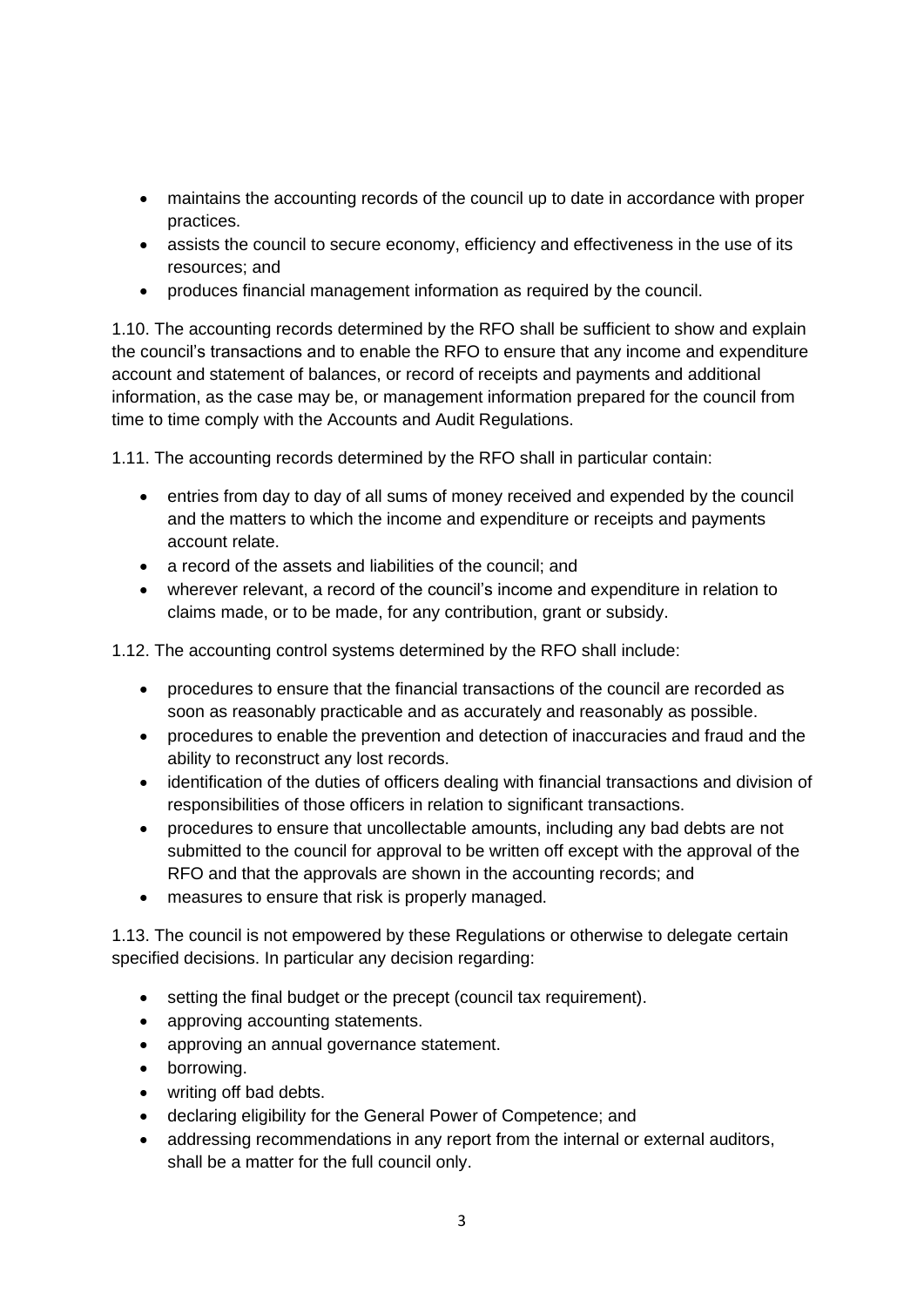1.14. In addition, the council must:

- determine and keep under regular review the bank mandate for all council bank accounts.
- approve any grant or a single commitment in excess of £5,000; and
- in respect of the annual salary for any employee have regard to recommendations about annual salaries of employees made by the relevant committee in accordance with its terms of reference

1.15. In these financial regulations, references to the Accounts and Audit Regulations or 'The Regulations' shall mean the regulations issued under the provisions of section 27 of the Audit Commission Act 1998, or any superseding legislation, and then in force unless otherwise specified.

In these financial regulations the term 'proper practice' or 'proper practices' shall refer to guidance issued in *Governance and Accountability for Local Councils - a Practitioners' Guide (England)* issued by the Joint Practitioners Advisory Group (JPAG), available from the websites of NALC and the Society for Local Council Clerks (SLCC).

# **2. Accounting and audit (internal and external)**

2.1. All accounting procedures and financial records of the council shall be determined by the RFO in accordance with the Accounts and Audit Regulations, appropriate guidance and proper practices.

2.2. On a regular basis, at least once in each quarter, and at each financial year end, a member other than the Chairman shall be appointed to verify bank reconciliations (for all accounts) produced by the RFO. The member shall sign the reconciliations and the original bank statements (or similar document) as evidence of verification. This activity shall on conclusion be reported, including any exceptions, to and noted by the council Finance Committee.

2.3. The RFO shall complete the annual statement of accounts, annual report, and any related documents of the council contained in the Annual Return (as specified in proper practices) as soon as practicable after the end of the financial year and having certified the accounts shall submit them and report thereon to the council within the timescales set by the Accounts and Audit Regulations.

2.4. The council shall ensure that there is an adequate and effective system of internal audit of its accounting records, and of its system of internal control in accordance with proper practices. Any officer or member of the council shall make available such documents and records as appear to the council to be necessary for the purpose of the audit and shall, as directed by the council, supply the RFO, internal auditor, or external auditor with such information and explanation as the council considers necessary for that purpose.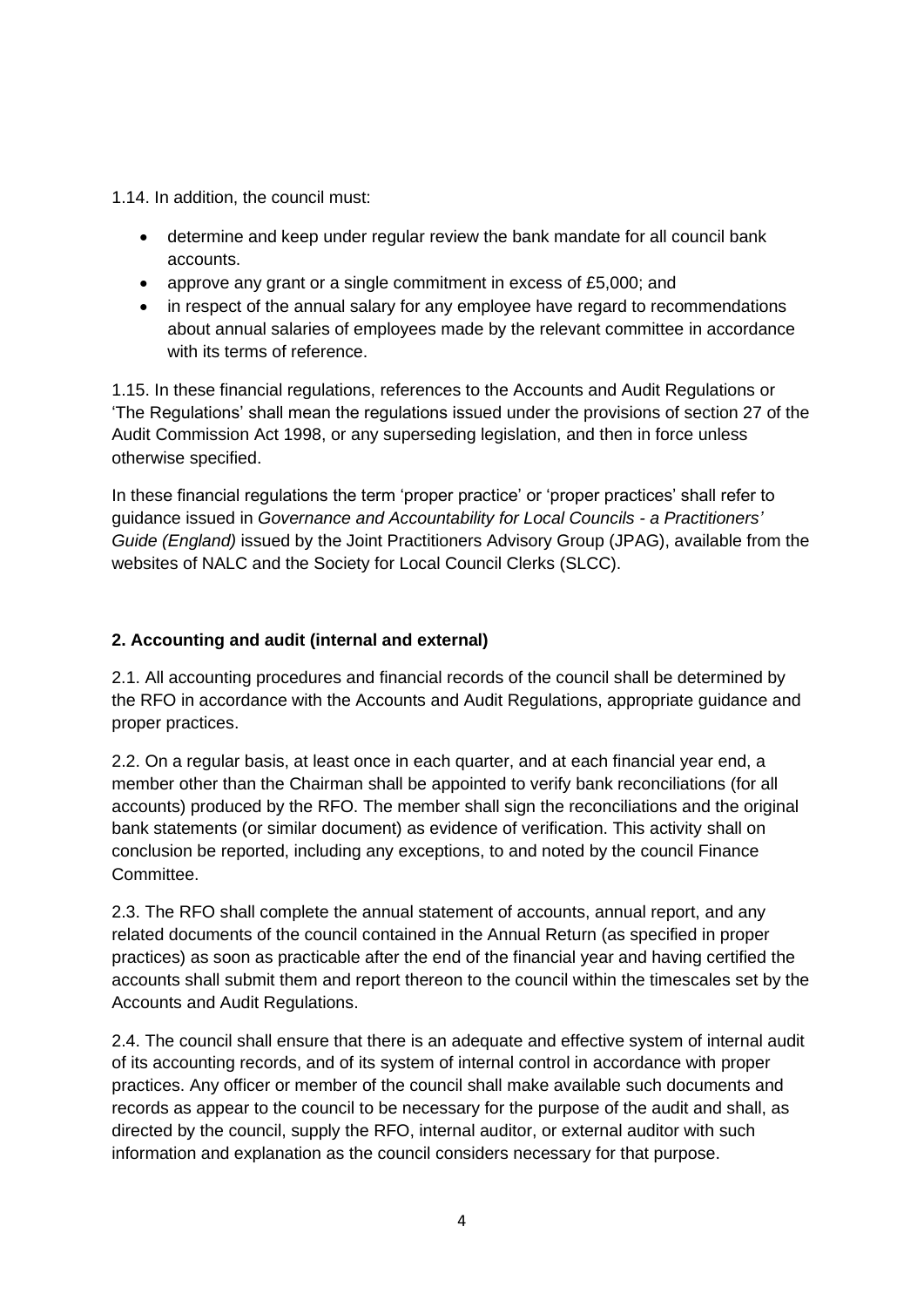2.5. The internal auditor shall be appointed by and shall carry out the work in relation to internal controls required by the council in accordance with proper practices.

2.6. The internal auditor shall:

- be competent and independent of the financial operations of the council.
- report to council in writing, or in person, on a regular basis with a minimum of one annual written report during each financial year.
- to demonstrate competence, objectivity, and independence, be free from any actual or perceived conflicts of interest, including those arising from family relationships; and
- has no involvement in the financial decision making, management or control of the council

2.7. Internal or external auditors may not under any circumstances:

- perform any operational duties for the council.
- initiate or approve accounting transactions; or
- direct the activities of any council employee, except to the extent that such employees have been appropriately assigned to assist the internal auditor.

2.8. For the avoidance of doubt, in relation to internal audit the terms 'independent' and 'independence' shall have the same meaning as is described in proper practices.

2.9. The RFO shall make arrangements for the exercise of electors' rights in relation to the accounts including the opportunity to inspect the accounts, books, and vouchers and display or publish any notices and statements of account required by Audit Commission Act 1998, or any superseding legislation, and the Accounts and Audit Regulations.

2.10. The RFO shall, without undue delay, bring to the attention of all councillors any correspondence or report from internal or external auditors.

# **3. Annual estimates (budget) and forward planning**

3.1. Each committee (if any) shall review its three-year forecast of revenue and capital receipts and payments. Having regard to the forecast, it shall thereafter formulate and submit proposals for the following financial year to the council not later than the end of November each year including any proposals for revising the forecast.

3.2. The RFO must each year, by no later than January, prepare detailed estimates of all receipts and payments including the use of reserves and all sources of funding for the following financial year in the form of a budget to be considered by the[relevant committee and the council.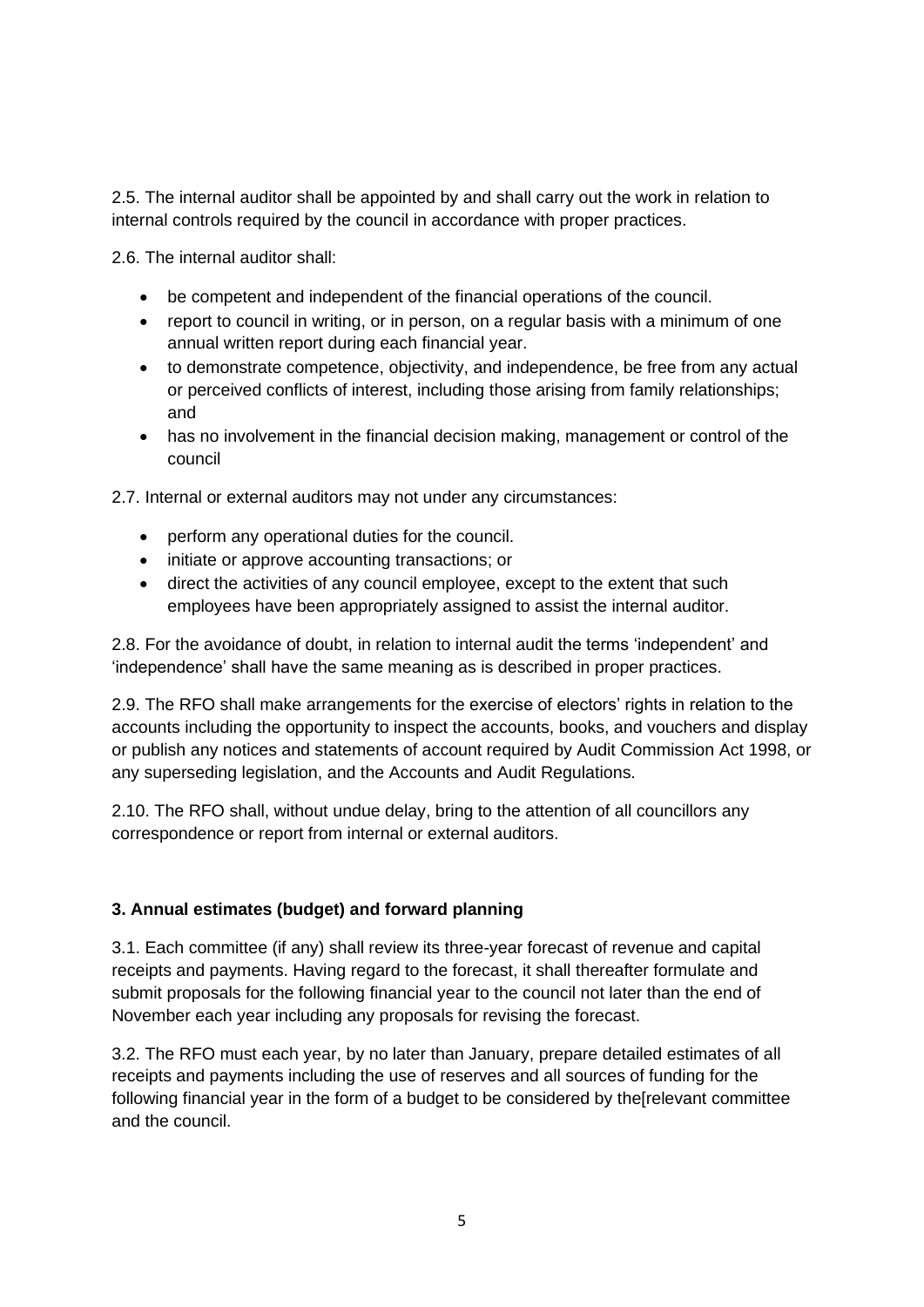3.3. The council shall consider annual budget proposals in relation to the council's three year forecast of revenue and capital receipts and payments including recommendations for the use of reserves and sources of funding and update the forecast accordingly.

3.4. The council shall fix the precept (council tax requirement), and relevant basic amount of council tax to be levied for the ensuing financial year not later than by the end of January each year. The RFO shall issue the precept to the billing authority and shall supply each member with a copy of the approved annual budget.

3.5. The approved annual budget shall form the basis of financial control for the ensuing year.

# **4. Budgetary control and authority to spend**

4.1. Expenditure on revenue items may be authorised up to the amounts included for that class of expenditure in the approved budget. This authority is to be determined by:

- the council for all items over £5,000;
- a duly delegated committee of the council for items over £500; or
- the Clerk or Deputy Clerk, in conjunction with Chairman of Council or Chairman of the appropriate committee, for any items below £1000

Such authority is to be evidenced by a minute or by an authorisation slip duly signed by the Clerk, and where necessary also by the appropriate Chairman.

Contracts may not be disaggregated to avoid controls imposed by these regulations.

4.2. No expenditure may be authorised that will exceed the amount provided in the revenue budget for that class of expenditure other than by resolution of the council, or duly delegated committee. During the budget year and with the approval of council having considered fully the implications for public services, unspent and available amounts may be moved to other budget headings or to an earmarked reserve as appropriate ('virement').

4.3. Unspent provisions in the revenue or capital budgets for completed projects shall not be carried forward to a subsequent year.

4.4. The salary budgets are to be reviewed at least annually in October for the following financial year and such review shall be evidenced by a hard copy schedule signed by the Clerk and the Chairman of Council or relevant committee. The RFO will inform committees of any changes impacting on their budget requirement for the coming year in good time.

4.5. In cases of extreme risk to the delivery of council services, the clerk may authorise revenue expenditure on behalf of the council which in the clerk's judgement it is necessary to carry out. Such expenditure includes repair, replacement or other work, whether or not there is any budgetary provision for the expenditure, subject to a limit of £500. The Clerk shall report such action to the chairman as soon as possible and to the council as soon as practicable thereafter.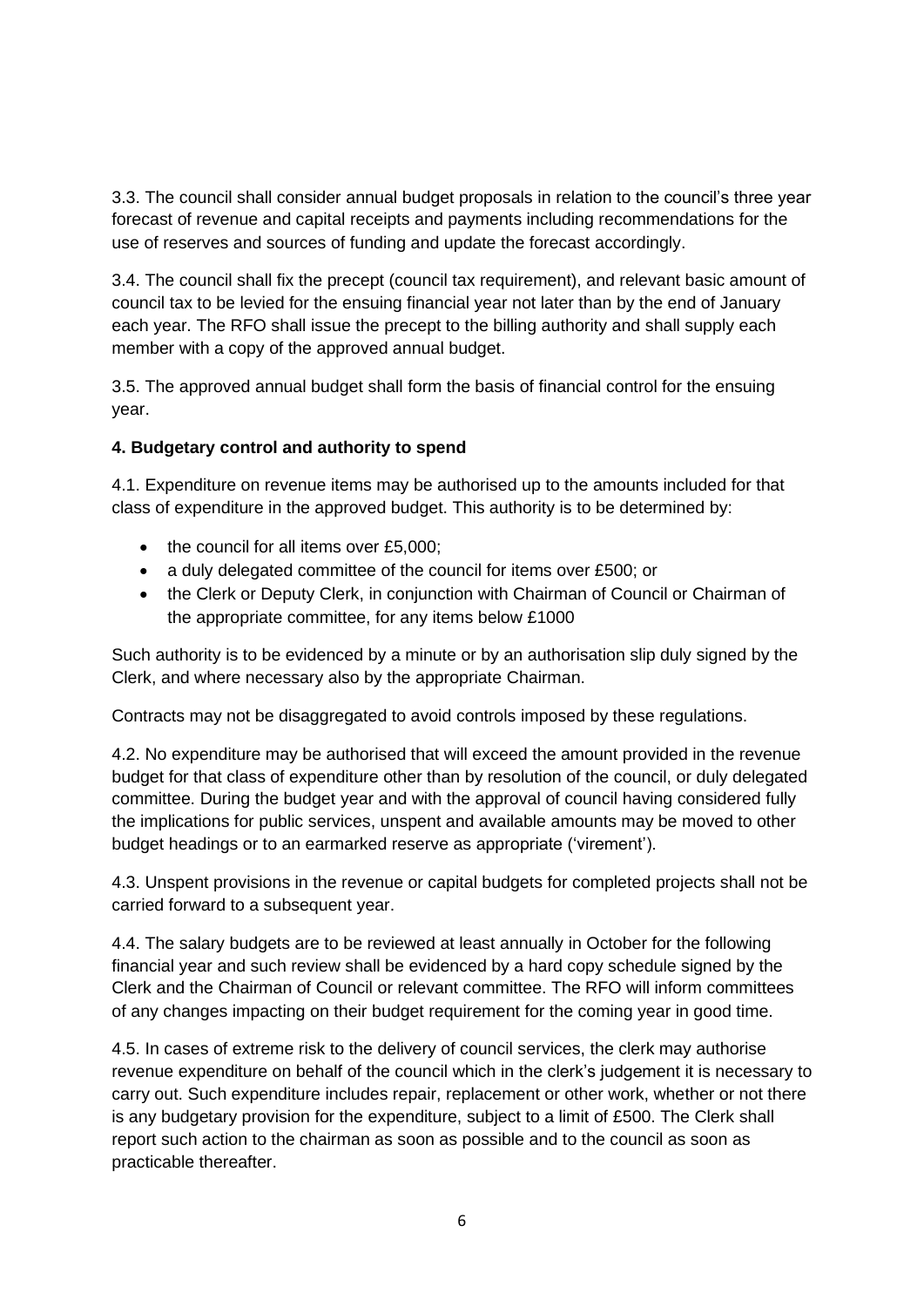4.6. No expenditure shall be authorised in relation to any capital project and no contract entered into or tender accepted involving capital expenditure unless the council is satisfied that the necessary funds are available and the requisite borrowing approval has been obtained.

4.7. All capital works shall be administered in accordance with the council's standing orders and financial regulations relating to contracts.

4.8. The RFO shall regularly provide the council with a statement of receipts and payments to date under each head of the budgets, comparing actual expenditure to the appropriate date against that planned as shown in the budget. These statements are to be prepared at least at the end of each financial quarter and shall show explanations of material variances. For this purpose "material" shall be in excess of £100 or 15% of the budget.

4.9. Changes in earmarked reserves shall be approved by council as part of the budgetary control process.

# **5. Banking arrangements and authorisation of payments**

5.1. The council's banking arrangements, including the bank mandate, shall be made by the RFO and approved by the council; banking arrangements may not be delegated to a committee. They shall be regularly reviewed for safety and efficiency. The council shall seek credit references in respect of members or employees who act as signatories.

5.2. The RFO shall prepare a schedule of payments requiring authorisation, forming part of the Agenda for the Meeting and, together with the relevant invoices, present the schedule to council or finance committee. The council / committee shall review the schedule for compliance and, having satisfied itself shall authorise payment by a resolution of the council or finance committee. The approved schedule shall be ruled off and initialled by the Chairman of the Meeting. A detailed list of all payments shall be disclosed within or as an attachment to the minutes of the meeting at which payment was authorised. Personal payments (including salaries, wages, expenses and any payment made in relation to the termination of a contract of employment) may be summarised to remove public access to any personal information.

5.3. All invoices for payment shall be examined, verified and certified by the RFO to confirm that the work, goods or services to which each invoice relates has been received, carried out, examined and represents expenditure previously approved by the council.

5.4. The RFO shall examine invoices for arithmetical accuracy and analyse them to the appropriate expenditure heading. The RFO shall take all steps to pay all invoices submitted, and which are in order, at the next available council or Finance Committee meeting.

5.5. The Clerk and RFO shall have delegated authority to authorise the payment of items only in the following circumstances: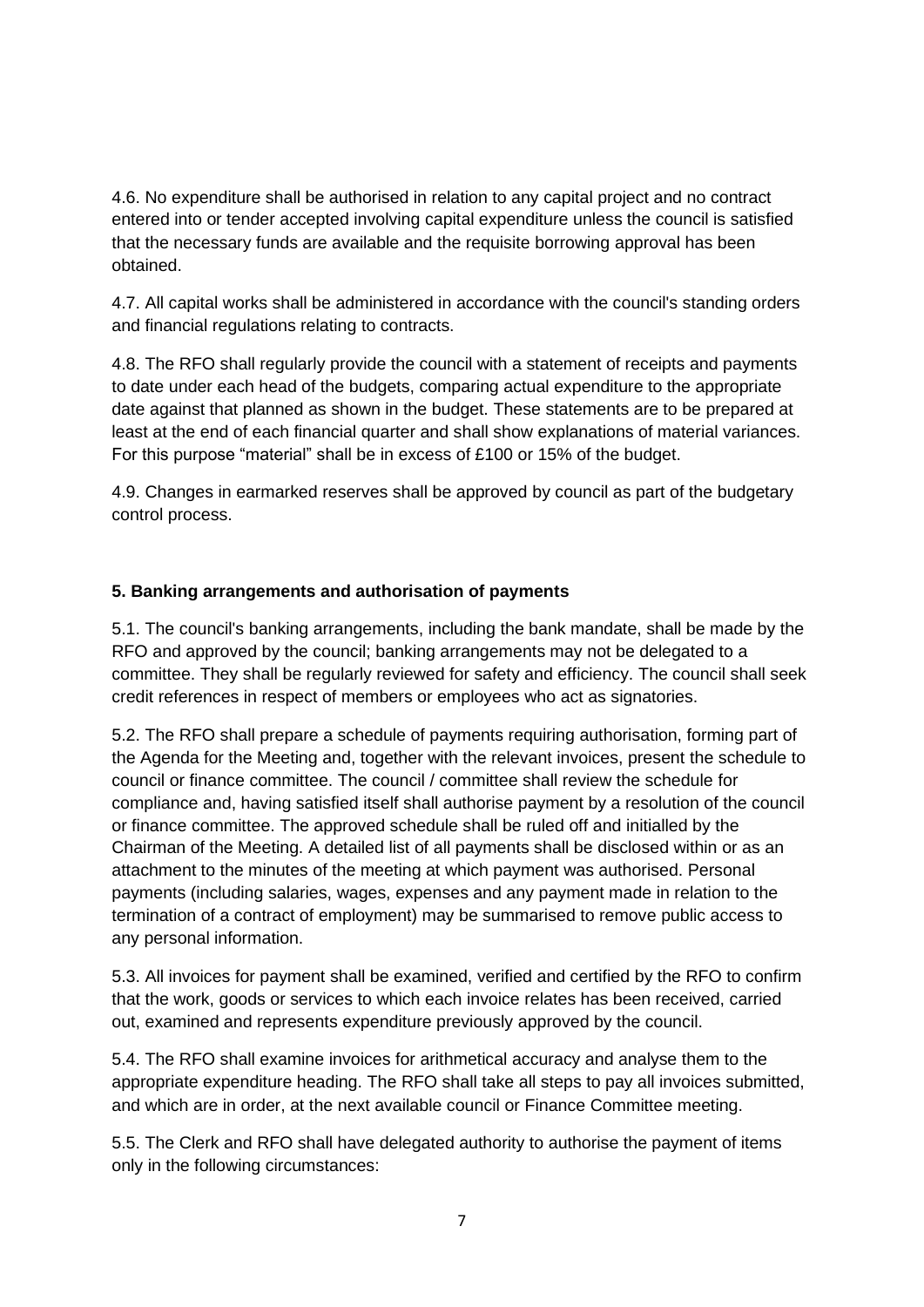a) If a payment is necessary to avoid a charge to interest under the Late Payment of Commercial Debts (Interest) Act 1998, and the due date for payment is before the next scheduled Meeting of council, where the Clerk and RFO certify that there is no dispute or other reason to delay payment, provided that a list of such payments shall be submitted to the next appropriate meeting of council or finance committee;

b) An expenditure item authorised under 5.6 below (continuing contracts and obligations) provided that a list of such payments shall be submitted to the next appropriate meeting of council or finance committee; or

c) fund transfers within the councils banking arrangements up to the sum of £10,000, provided that a list of such payments shall be submitted to the next appropriate meeting of council or finance committee.

5.6. For each financial year the Clerk and RFO shall draw up a list of due payments which arise on a regular basis as the result of a continuing contract, statutory duty, or obligation (such as but not exclusively) Salaries, PAYE and NI, Superannuation Fund and regular maintenance contracts and the like for which council , or a duly authorised committee, may authorise payment for the year provided that the requirements of regulation 4.1 (Budgetary Controls) are adhered to, provided also that a list of such payments shall be submitted to the next appropriate meeting of council or Finance Committee.

5.7. A record of regular payments made under 5.6 above shall be drawn up and be signed by two members on each and every occasion when payment is authorised - thus controlling the risk of duplicated payments being authorised and / or made. (It was decided at full council on 14 December 2020 that during the Covid Lockdown period two electronic signatures would be acceptable. This is a temporary measure and will only be instituted in the event that Officers and Councillors are unable to meet in person.)

5.8. In respect of grants a duly authorised committee shall approve expenditure within any limits set by council and in accordance with any policy statement approved by council. Any Revenue or Capital Grant in excess of £5,000 shall before payment, be subject to ratification by resolution of the council.

5.9. Members are subject to the Code of Conduct that has been adopted by the council and shall comply with the Code and Standing Orders when a decision to authorise or instruct payment is made in respect of a matter in which they have a disclosable pecuniary or other interest, unless a dispensation has been granted.

5.10. The council will aim to rotate the duties of members in these Regulations so that onerous duties are shared out as evenly as possible over time.

5.11. Any changes in the recorded details of suppliers, such as bank account records, shall be approved in writing by a Member.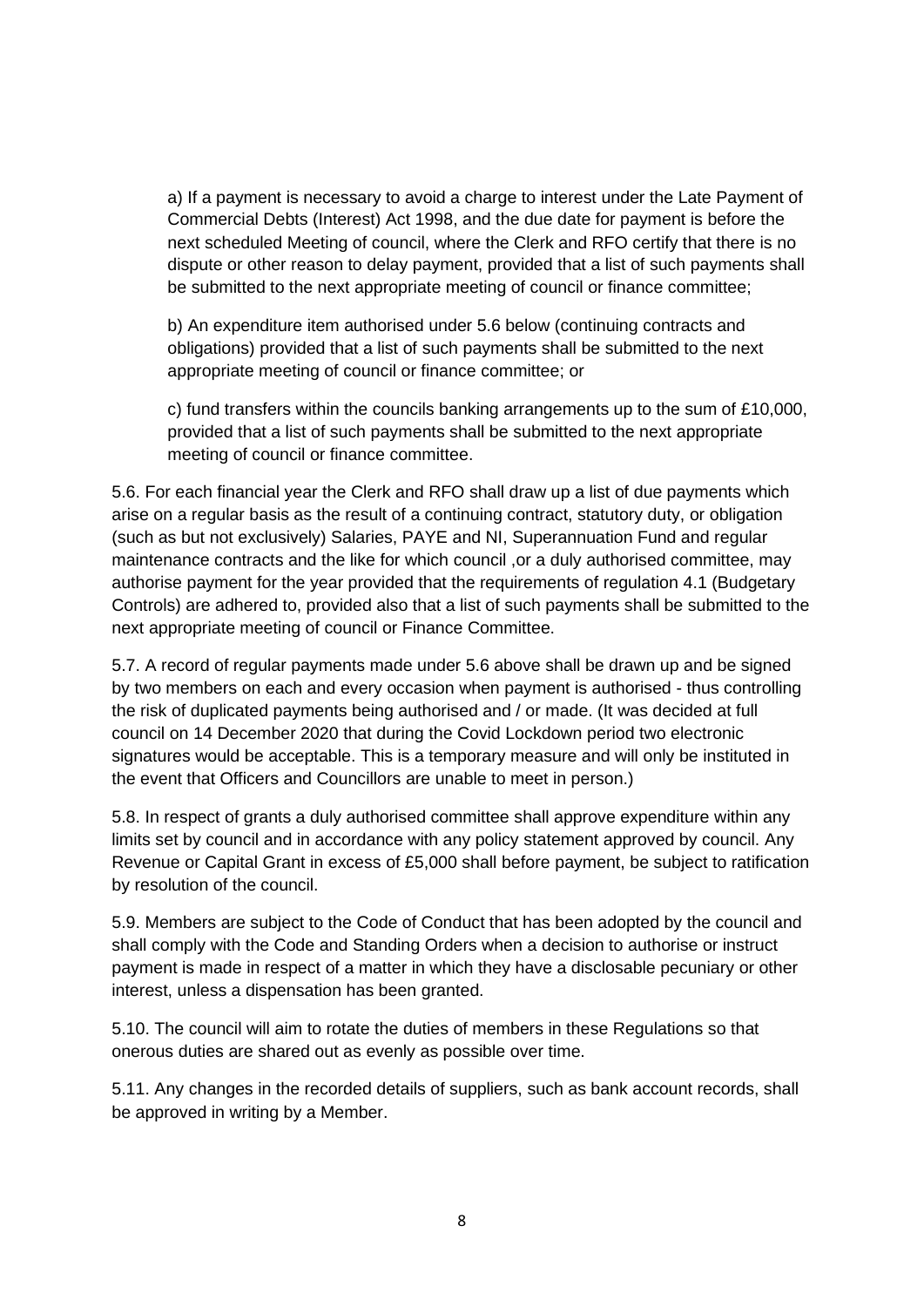### **6. Instructions for the making of payments**

6.1. The council will make safe and efficient arrangements for the making of its payments.

6.2. Following authorisation under Financial Regulation 5 above, the council, a duly delegated committee or, if so delegated, the Clerk or RFO shall give instruction that a payment shall be made.

6.3. All payments shall be effected by cheque or other instructions to the council's bankers, or otherwise, in accordance with a resolution of council or finance committee.

6.4. Cheques or orders for payment drawn on the bank account in accordance with the schedule as presented to council or committee shall be signed by two members of council and countersigned by the Clerk or Deputy Clerk in accordance with a resolution instructing that payment. A member who is a bank signatory, having a connection by virtue of family or business relationships with the beneficiary of a payment, should not, under normal circumstances, be a signatory to the payment in question.

6.5. To indicate agreement of the details shown on the cheque or order for payment with the counterfoil and the invoice or similar documentation, the signatories shall each also initial the cheque counterfoil.

6.6. Cheques or orders for payment shall not normally be presented for signature other than at a council or committee meeting (including immediately before or after such a meeting). Any signatures obtained away from such meetings shall be reported to the council or Finance Committee at the next convenient meeting.

6.7. If thought appropriate by the council, payment for utility supplies (energy, telephone and water) and any National Non-Domestic Rates may be made by variable direct debit provided that the instructions are signed by two members and any payments are reported to council as made. The approval of the use of a variable direct debit shall be renewed by resolution of the council at least every two years.

6.8. If thought appropriate by the council, payment for certain items (principally salaries) may be made by banker's standing order provided that the instructions are signed, or otherwise evidenced by two members are retained and any payments are reported to council as made. The approval of the use of a banker's standing order shall be renewed by resolution of the council at least every two years.

6.9. If thought appropriate by the council, payment for certain items may be made by BACS or CHAPS methods provided that the instructions for each payment are signed, or otherwise evidenced, by two authorised bank signatories, are retained and any payments are reported to council as made. The approval of the use of BACS or CHAPS shall be renewed by resolution of the council at least every two years.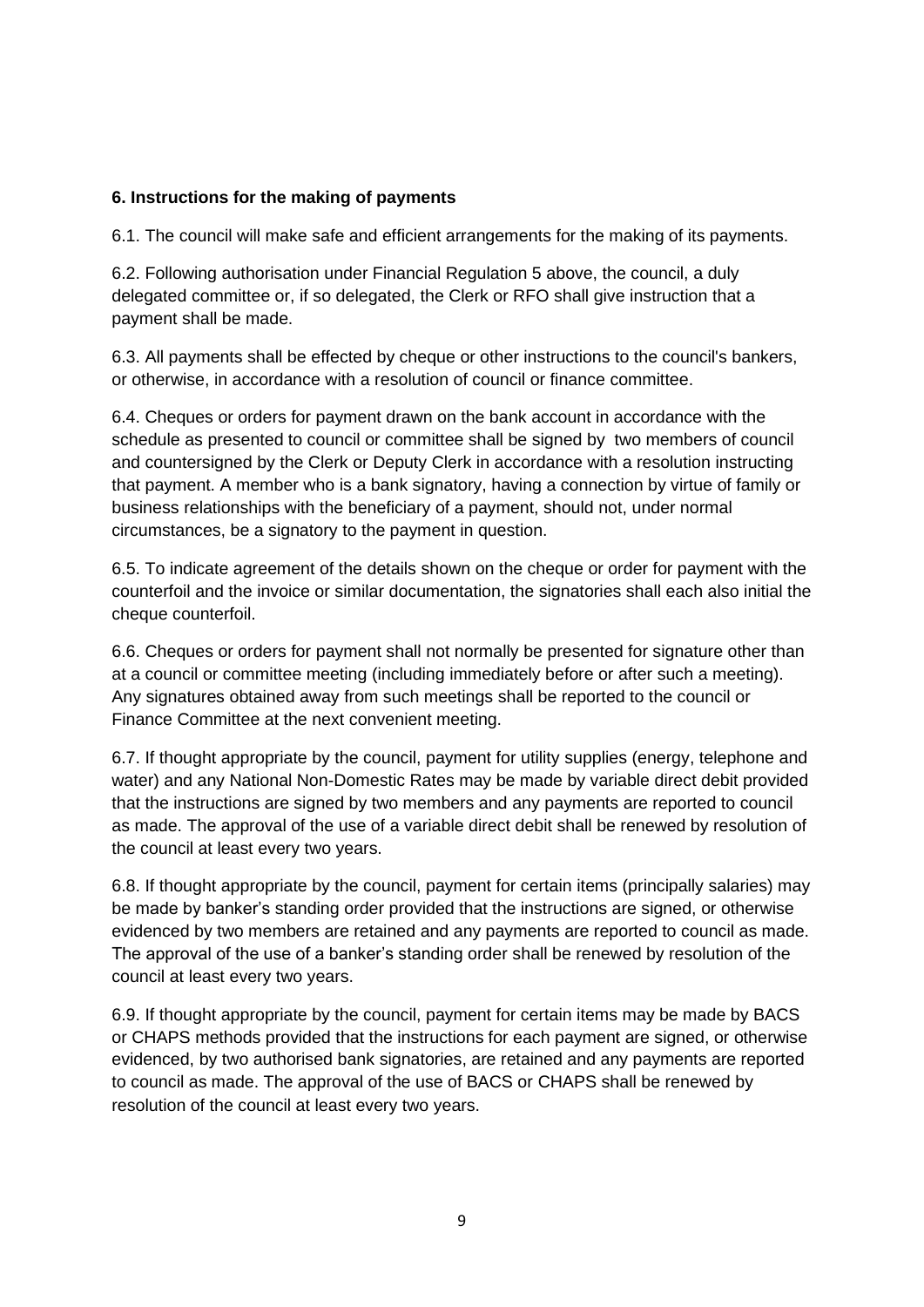6.10. If thought appropriate by the council payment for certain items may be made by internet banking transfer provided evidence is retained showing which members approved the payment.

6.11. Where a computer requires use of a personal identification number (PIN) or other password(s), for access to the council's records on that computer, a note shall be made of the PIN and Passwords and shall be handed to and retained by the Chairman of Council in a sealed dated envelope. This envelope may not be opened other than in the presence of two other councillors. After the envelope has been opened, in any circumstances, the PIN and / or passwords shall be changed as soon as practicable. The fact that the sealed envelope has been opened, in whatever circumstances, shall be reported to all members immediately and formally to the next available meeting of the council. This will not be required for a member's personal computer used only for remote authorisation of bank payments.

6.12. No employee or councillor shall disclose any PIN or password, relevant to the working of the council or its bank accounts, to any person not authorised in writing by the council or a duly delegated committee.

6.13. Regular back-up copies of the records on any computer shall be made and shall be stored securely away from the computer in question, and preferably off site.

6.14. The council, and any members using computers for the council's financial business, shall ensure that anti-virus, anti-spyware and firewall software with automatic updates, together with a high level of security, is used.

6.15. Where internet banking arrangements are made with any bank, the RFO shall be appointed as the Service Administrator. The bank mandate approved by the council shall identify a number of councillors who will be authorised to approve transactions on those accounts. The bank mandate will state clearly the amounts of payments that can be instructed by the use of the Service Administrator alone, or by the Service Administrator with a stated number of approvals.

Any BACS payment over £1000 and not being paid into an already recognised payee should be checked by the clerk at the time of payment to ensure the correct sort code and account number are entered. The council has a separate policy on Bacs payments, and these will be adhered to.

6.16. Access to any internet banking accounts will be directly to the access page (which may be saved under "favourites"), and not through a search engine or e-mail link. Remembered or saved passwords facilities must not be used on any computer used for council banking work. Breach of this Regulation will be treated as a very serious matter under these regulations.

6.17. Changes to account details for suppliers, which are used for internet banking may only be changed on written hard copy notification by the supplier and supported by hard copy authority for change signed by two of the Clerk ,the RFO and a member. A programme of regular checks of standing data with suppliers will be followed.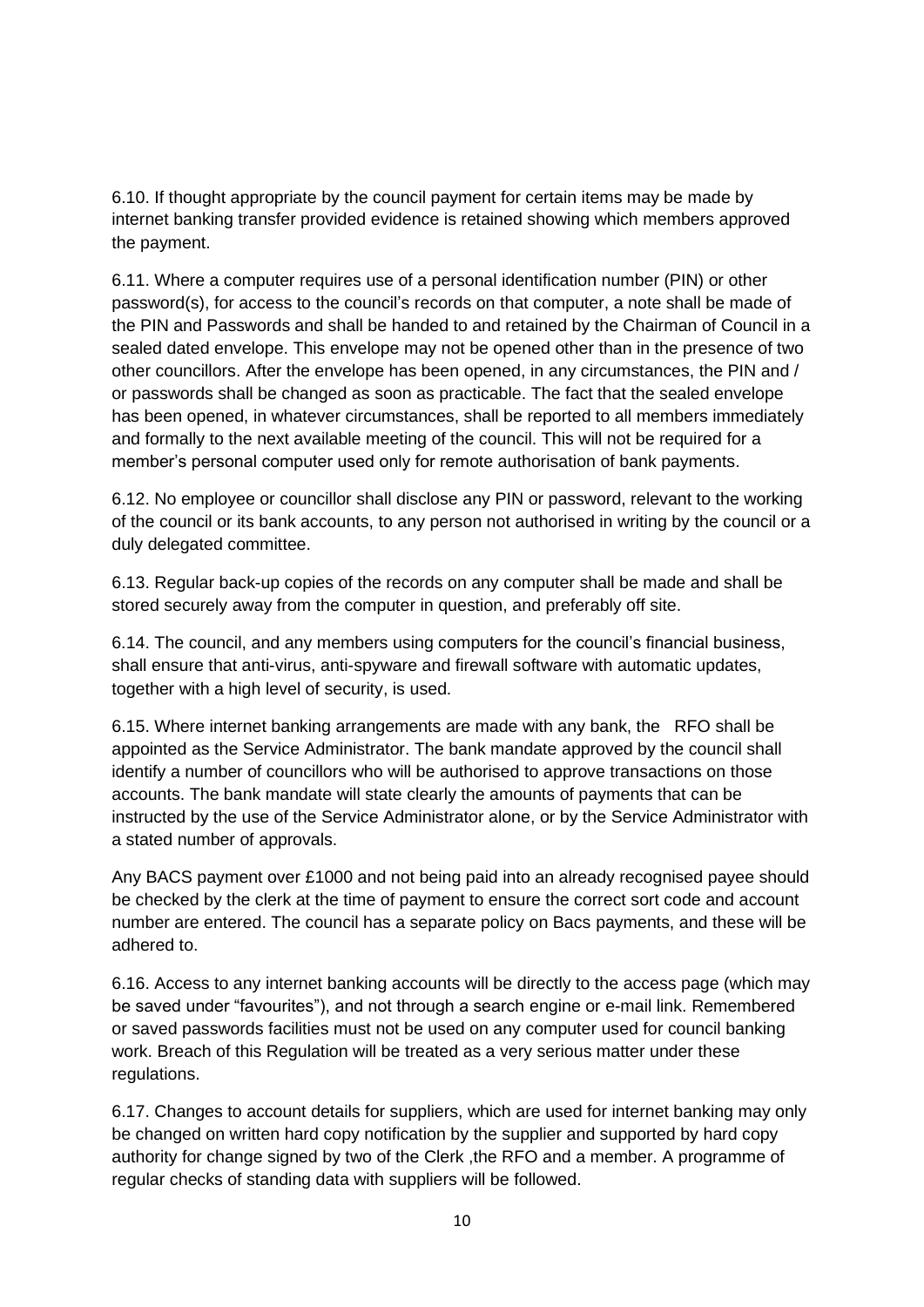6.18. Any Debit Card issued for use will be specifically restricted to the Clerk and the RFO and will also be restricted to a single transaction maximum value of £500 unless authorised by council or finance committee in writing before any order is placed.

6.19. A pre-paid debit card may be issued to employees with varying limits. These limits will be set by the council Finance Committee. Transactions and purchases made will be reported to the finance committee and authority for topping-up shall be at the discretion of the finance committee.

6.20. Any corporate credit card or trade card account opened by the council will be specifically restricted to use by the Clerk [and RFO] and shall be subject to automatic payment in full at each month-end. Personal credit or debit cards of members or staff shall not be used under any circumstances.

6.21. The council will not maintain any form of cash float. All cash received must be banked intact. Any payments made in cash by the Clerk or RFO (for example for postage or minor stationery items) shall be refunded on a regular basis, at least quarterly.

# **7. Payment of salaries**

7.1. As an employer, the council shall make arrangements to meet fully the statutory requirements placed on all employers by PAYE and National Insurance legislation. The payment of all salaries shall be made in accordance with payroll records and the rules of PAYE and National Insurance currently operating, and salary rates shall be as agreed by council, or duly delegated committee. In accordance with Contracts of Employment the monthly salary payment will be made on the 15<sup>th</sup> day of each calendar month, or the nearest working day to the 15<sup>th</sup> day.

7.2. Payment of salaries and payment of deductions from salary such as may be required to be made for tax, national insurance and pension contributions, or similar statutory or discretionary deductions must be made in accordance with the payroll records and on the appropriate dates stipulated in employment contracts, provided that each payment is reported to the next available council meeting, as set out in these regulations above.

7.3. No changes shall be made to any employee's pay, emoluments, or terms and conditions of employment without the prior consent of the staffing committee.

7.4. Each and every payment to employees of net salary and to the appropriate creditor of the statutory and discretionary deductions shall be recorded in a separate confidential record (confidential cash book). This confidential record is not open to inspection or review (under the Freedom of Information Act 2000 or otherwise) other than:

- a) by any councillor who can demonstrate a need to know.
- b) by the internal auditor.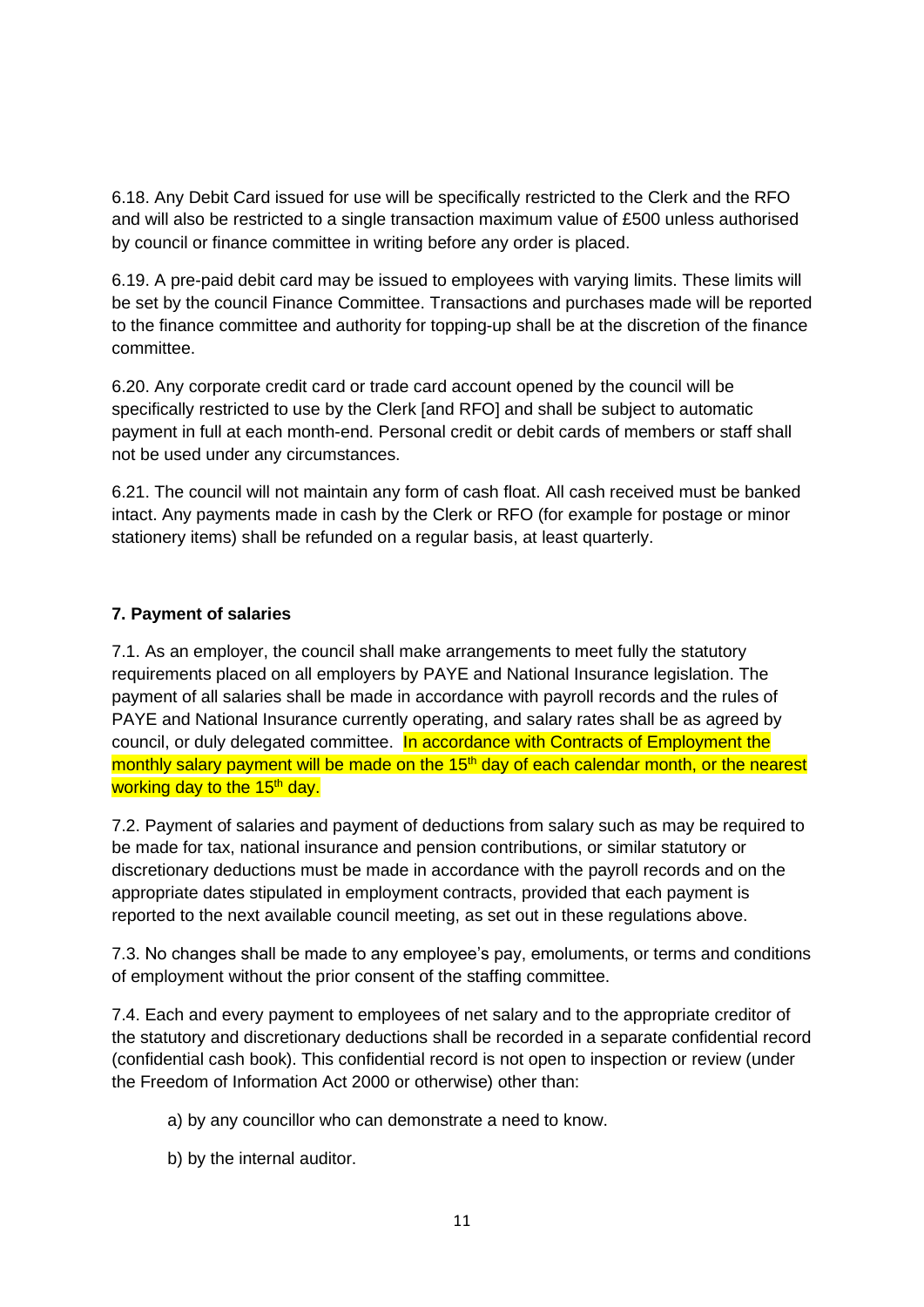c) by the external auditor; or

d) by any person authorised under Audit Commission Act 1998, or any superseding legislation.

7.5. The total of such payments in each calendar month shall be reported with all other payments as made as may be required under these Financial Regulations, to ensure that only payments due for the period have actually been paid.

7.6. An effective system of personal performance management should be maintained for the senior officers.

7.7. Any termination payments shall be supported by a clear business case and reported to the council. Termination payments shall only be authorised by council.

7.8. Before employing interim staff, the council must consider a full business case.

# **8. Loans and investments**

8.1. All borrowings shall be affected in the name of the council, after obtaining any necessary borrowing approval. Any application for borrowing approval shall be approved by Council as to terms and purpose. The application for borrowing approval, and subsequent arrangements for the loan shall only be approved by full council.

8.2. Any financial arrangement which does not require formal borrowing approval from the Secretary of State (such as Hire Purchase or Leasing of tangible assets) shall be subject to approval by the full council. In each case a report in writing shall be provided to council in respect of value for money for the proposed transaction.

8.3. The council will arrange with the council's banks and investment providers for the sending of a copy of each statement of account to the Chairman of the council at the same time as one is issued to the Clerk or RFO.

8.4. All loans and investments shall be negotiated in the name of the council and shall be for a set period in accordance with council policy.

8.5. The council shall consider the need for an Investment Strategy and Policy which, if drawn up, shall be in accordance with relevant regulations, proper practices and guidance. Any Strategy and Policy shall be reviewed by the council at least annually.

8.6. All investments of money under the control of the council shall be in the name of the council.

8.7. All investment certificates and other documents relating thereto shall be retained in the custody of the RFO.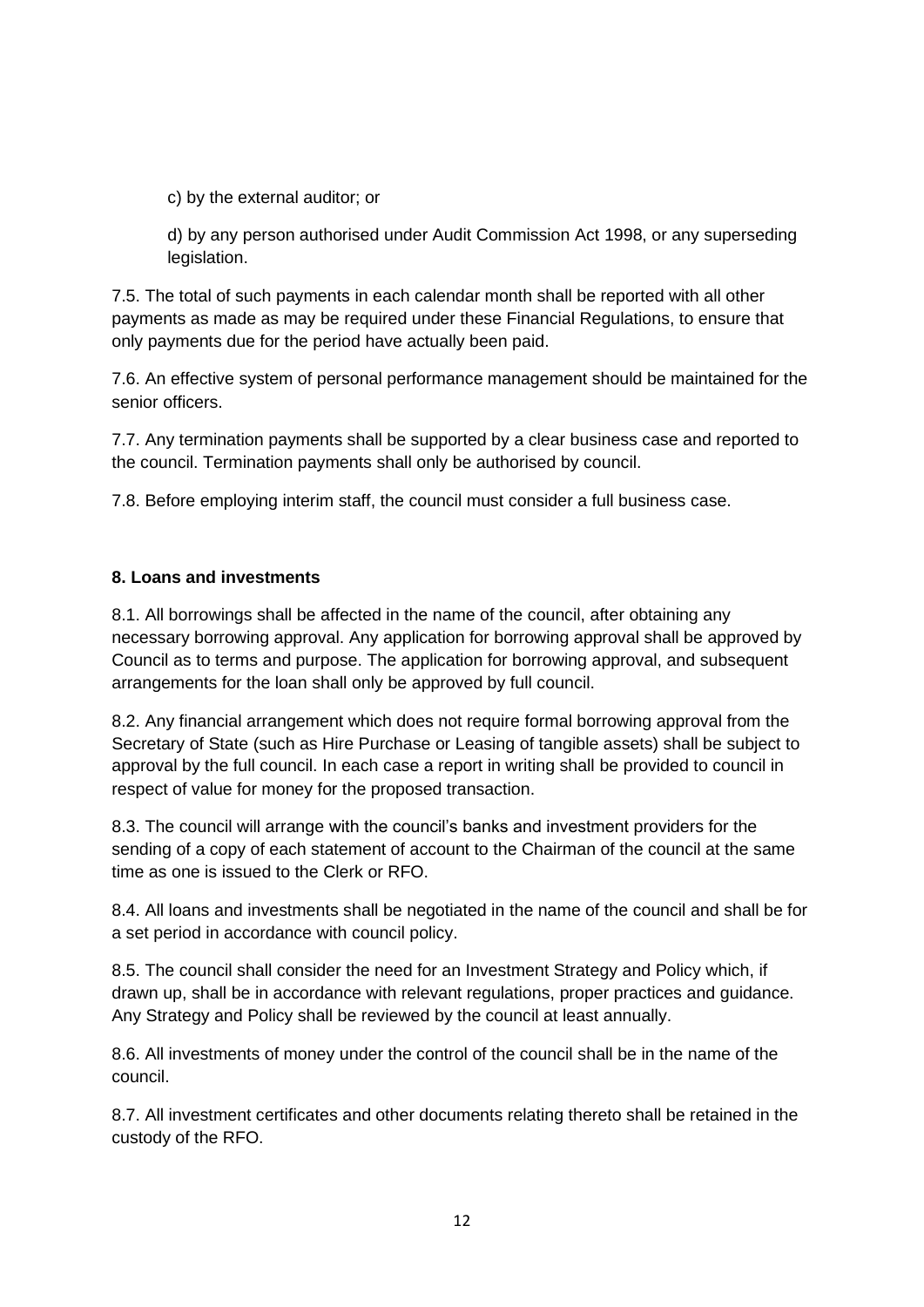8.8. Payments in respect of short term or long-term investments, including transfers between bank accounts held in the same bank, or branch, shall be made in accordance with Regulation 5 (Authorisation of Payments) and Regulation 6 (Instructions for payments).

#### **9. Income**

9.1. The collection of all sums due to the council shall be the responsibility of and under the supervision of the RFO.

9.2. Particulars of all charges to be made for work done, services rendered or goods supplied shall be agreed annually by the council, notified to the RFO and the RFO shall be responsible for the collection of all accounts due to the council.

9.3. The council will review all fees and charges at least annually, following a report of the Deputy Clerk.

9.4. Any sums found to be irrecoverable and any bad debts shall be reported to the council and shall be written off in the year.

9.5. All sums received on behalf of the council shall be banked intact as directed by the RFO. In all cases, all receipts shall be deposited with the council's bankers with such frequency as the RFO considers necessary.

9.6. The origin of each receipt shall be entered on the paying-in slip.

9.7. Personal cheques shall not be cashed out of money held on behalf of the council.

9.8. The RFO shall promptly complete any VAT Return that is required. Any repayment claim due in accordance with VAT Act 1994 section 33 shall be made at least annually coinciding with the financial year end.

9.9. Where any significant sums of cash are regularly received by the council, the RFO shall take such steps as are agreed by the council to ensure that more than one person is present when the cash is counted in the first instance, that there is a reconciliation to some form of control such as ticket issues, and that appropriate care is taken in the security and safety of individuals banking such cash.

9.10. In respect of voluntary contributions from the public arising from the use of Holmfirth Public Toilets, these shall be collected, counted and banked by the current contractor whilstever the contractor is in place. These arrangements will be reviewed in light of any changes to the contracted service provider.

9.11. Any income arising which is the property of a charitable trust shall be paid into a charitable bank account. Instructions for the payment of funds due from the charitable trust to the council (to meet expenditure already incurred by the authority) will be given by the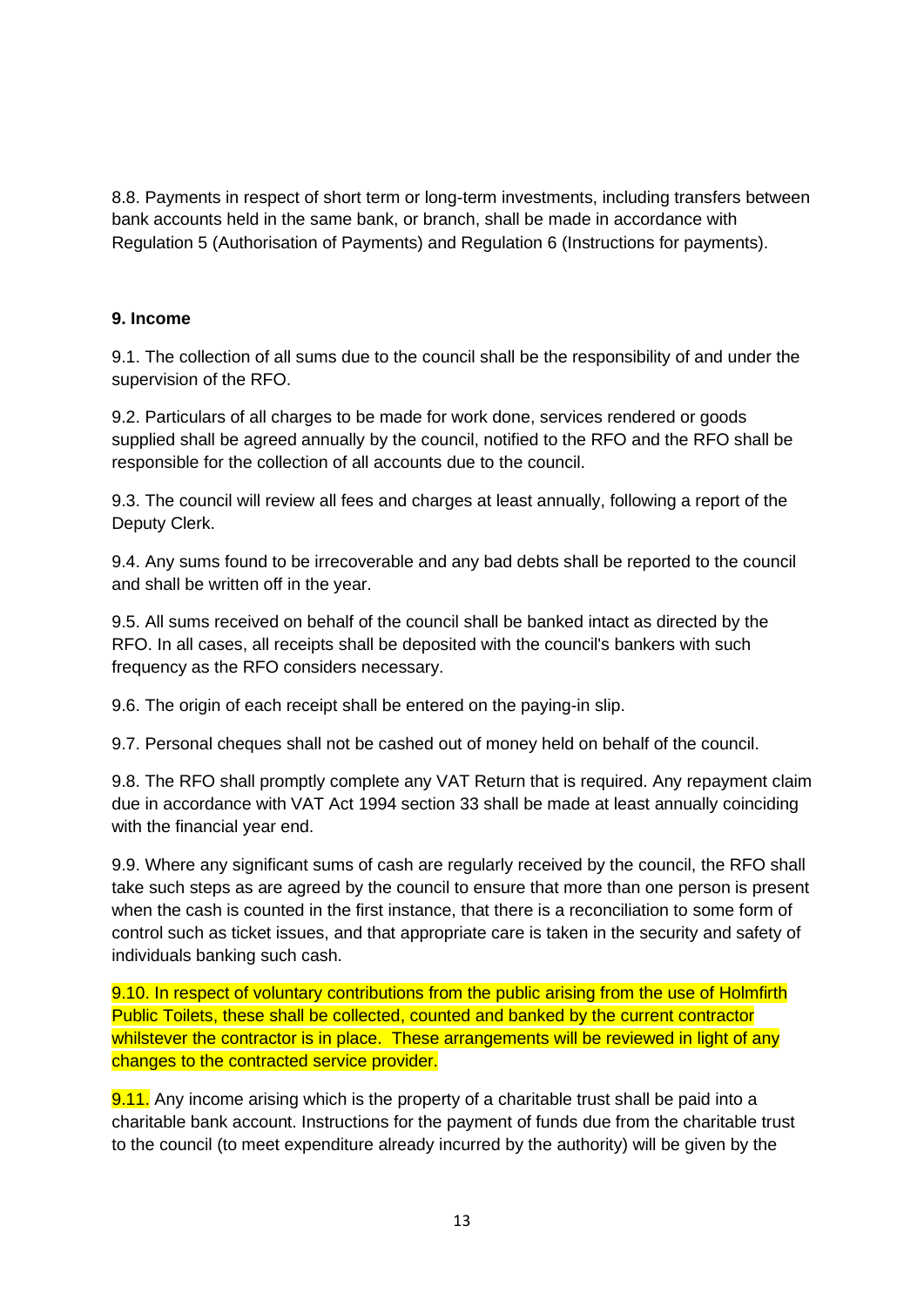Managing Trustees of the charity meeting separately from any council meeting (see also Regulation 16 below).

#### **10. Orders for work, goods and services**

10.1. An official order or letter shall be issued for all work, goods and services unless a formal contract is to be prepared or an official order would be inappropriate. Copies of orders shall be retained.

10.2. Order books shall be controlled by the RFO.

10.3. All members and officers are responsible for obtaining value for money at all times. An officer issuing an official order shall ensure as far as reasonable and practicable that the best available terms are obtained in respect of each transaction, usually by obtaining three or more quotations or estimates from appropriate suppliers, subject to any de minimis provisions in Regulation 11.1 below.

10.4. A member may not issue an official order or make any contract on behalf of the council.

10.5. The RFO shall verify the lawful nature of any proposed purchase before the issue of any order, and in the case of new or infrequent purchases or payments, the RFO shall ensure that the statutory authority shall be reported to the meeting at which the order is approved so that the minutes can record the power being used.

# **11. Contracts**

11.1. Procedures as to contracts are laid down as follows:

a) Every contract shall comply with these financial regulations, and no exceptions shall be made otherwise than in an emergency provided that this regulation need not apply to contracts which relate to items (i) to (vi) below:

i. for the supply of gas, electricity, water, sewerage and telephone services;

ii. for specialist services such as are provided by legal professionals acting in disputes;

iii. for work to be executed or goods or materials to be supplied which consist of repairs to or parts for existing machinery or equipment or plant;

iv. for work to be executed or goods or materials to be supplied which constitute an extension of an existing contract by the council;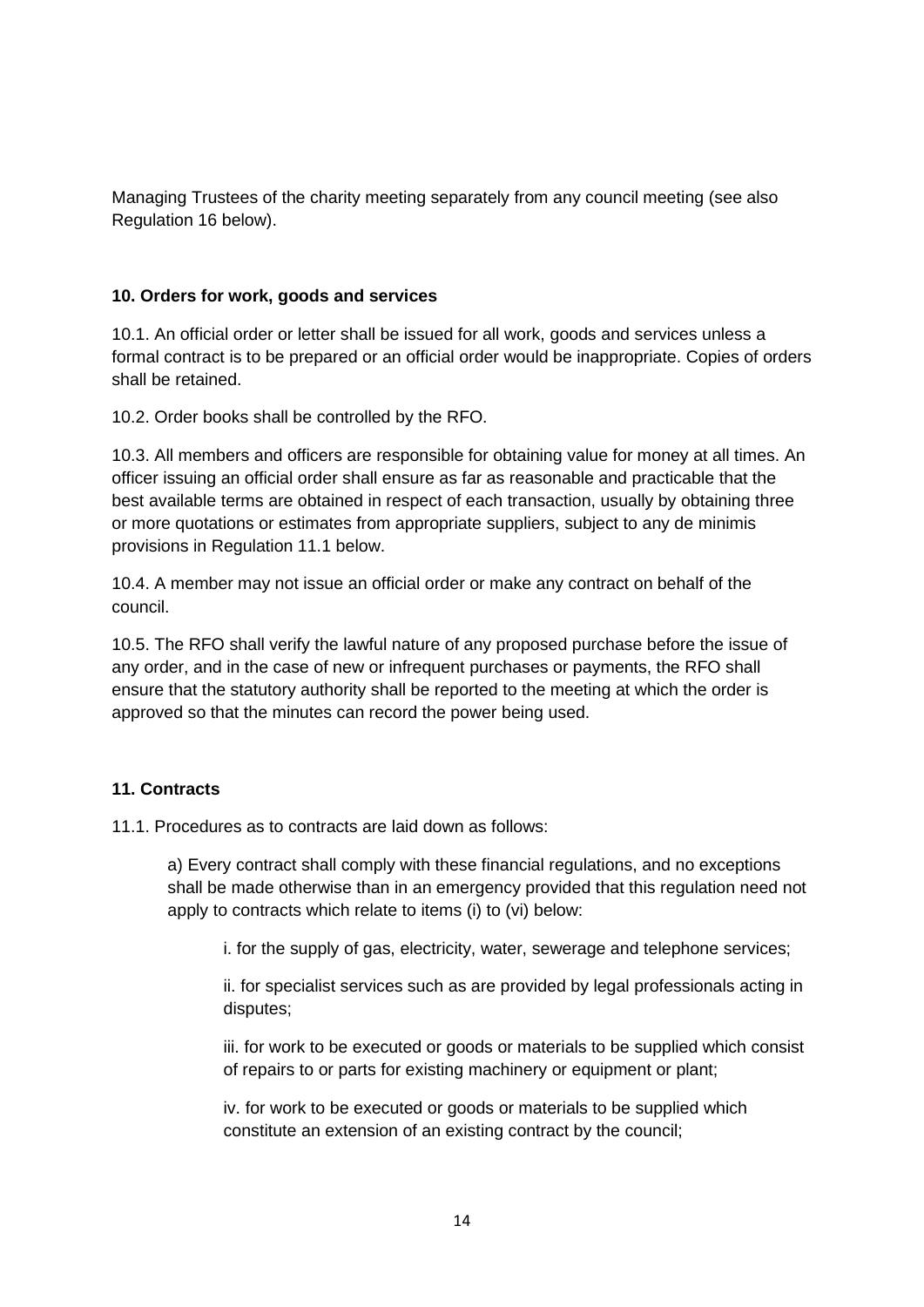v. for additional audit work of the external auditor up to an estimated value of £500 (in excess of this sum the Clerk and RFO shall act after consultation with the Chairman and Vice Chairman of council); and

vi. for goods or materials proposed to be purchased which are proprietary articles and / or are only sold at a fixed price.

**b) Where the council intends to procure or award a public supply contract, public service contract or public works contract as defined by The Public Contracts Regulations 2015 ("the Regulations") which is valued at £25,000 or more, the council shall comply with the relevant requirements of the Regulations<sup>2</sup> .**

**c) The full requirements of The Regulations, as applicable, shall be followed in respect of the tendering and award of a public supply contract, public service contract or public works contract which exceed thresholds in The Regulations set by the Public Contracts Directive 2014/24/EU (which may change from time to time)**<sup>3</sup>.

d) When applications are made to waive financial regulations relating to contracts to enable a price to be negotiated without competition the reason shall be embodied in a recommendation to the council.

e) Such invitation to tender shall state the general nature of the intended contract and the Clerk shall obtain the necessary technical assistance to prepare a specification in appropriate cases. The invitation shall in addition state that tenders must be addressed to the Clerk in the ordinary course of post. Each tendering firm shall be supplied with a specifically marked envelope in which the tender is to be sealed and remain sealed until the prescribed date for opening tenders for that contract.

f) All sealed tenders shall be opened at the same time on the prescribed date by the Clerk in the presence of at least one member of council.

g) Any invitation to tender issued under this regulation shall be subject to Standing Order(s) and shall refer to the terms of the Bribery Act 2010.

h) When it is to enter into a contract of less than £25,000 in value for the supply of goods or materials or for the execution of works or specialist services other than such goods, materials, works or specialist services as are excepted as set out in paragraph (a) the Clerk or RFO shall obtain 3 quotations (priced descriptions of the proposed supply); where the value is below £3,000 and above £1000 the Clerk or RFO shall strive to obtain 3 estimates. Otherwise, Regulation 10.3 above shall apply.

<sup>&</sup>lt;sup>2</sup> The Regulations require councils to use the Contracts Finder website to advertise contract opportunities, set out the procedures to be followed in awarding new contracts and to publicise the award of new contracts

<sup>&</sup>lt;sup>3</sup> Thresholds currently applicable are:

a) For public supply and public service contracts 209,000 Euros (£181,302)

b) For public works contracts 5,225,000 Euros (£4,551,413)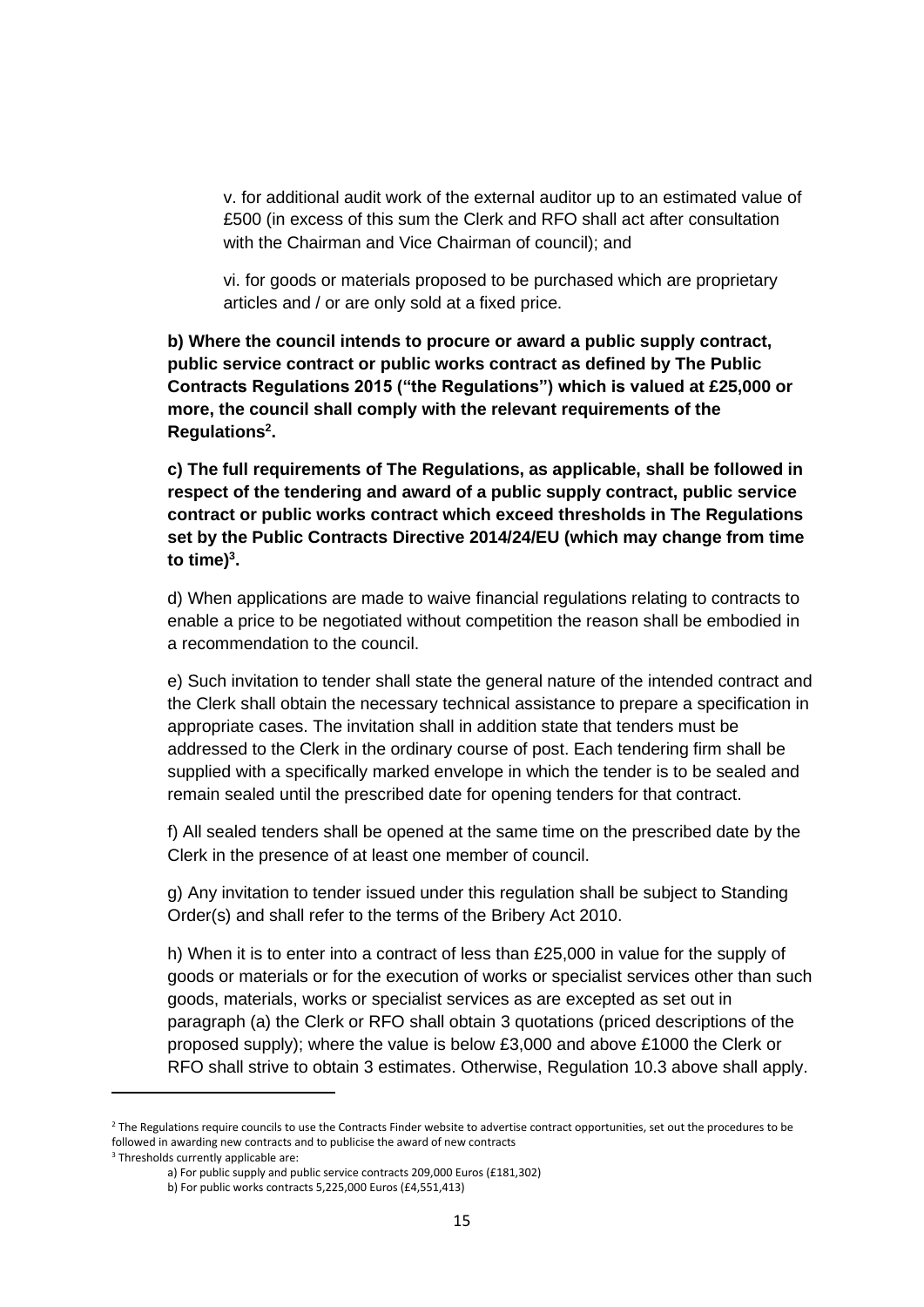i) The council shall not be obliged to accept the lowest or any tender, quote or estimate.

j) Should it occur that the council, or duly delegated committee, does not accept any tender, quote or estimate, the work is not allocated, and the council requires further pricing, provided that the specification does not change, no person shall be permitted to submit a later tender, estimate or quote who was present when the original decision-making process was being undertaken.

#### **12. Payments under contracts for building or other construction works.**

12.1. Payments on account of the contract sum shall be made within the time specified in the contract by the RFO upon authorised certificates of the architect or other consultants engaged to supervise the contract (subject to any percentage withholding as may be agreed in the particular contract).

12.2. Where contracts provide for payment by instalments the RFO shall maintain a record of all such payments. In any case where it is estimated that the total cost of work carried out under a contract, excluding agreed variations, will exceed the contract sum of 5% or more a report shall be submitted to the council.

12.3. Any variation to a contract or addition to or omission from a contract must be approved by the council and Clerk to the contractor in writing, the council being informed where the final cost is likely to exceed the financial provision.

# **13. Stores and equipment**

13.1. The Clerk shall be responsible for the care and custody of stores and equipment in the office.

13.2. Delivery notes shall be obtained in respect of all goods received into store or otherwise delivered and goods must be checked as to order and quality at the time delivery is made.

13.3. Stocks shall be kept at the minimum levels consistent with operational requirements.

13.4. The RFO shall be responsible for periodic checks of stocks and stores at least annually.

#### **14. Assets, properties and estates**

14.1. The Clerk shall make appropriate arrangements for the custody of all title deeds and Land Registry Certificates of properties held by the council. The RFO shall ensure a record is maintained of all properties held by the council, recording the location, extent, plan,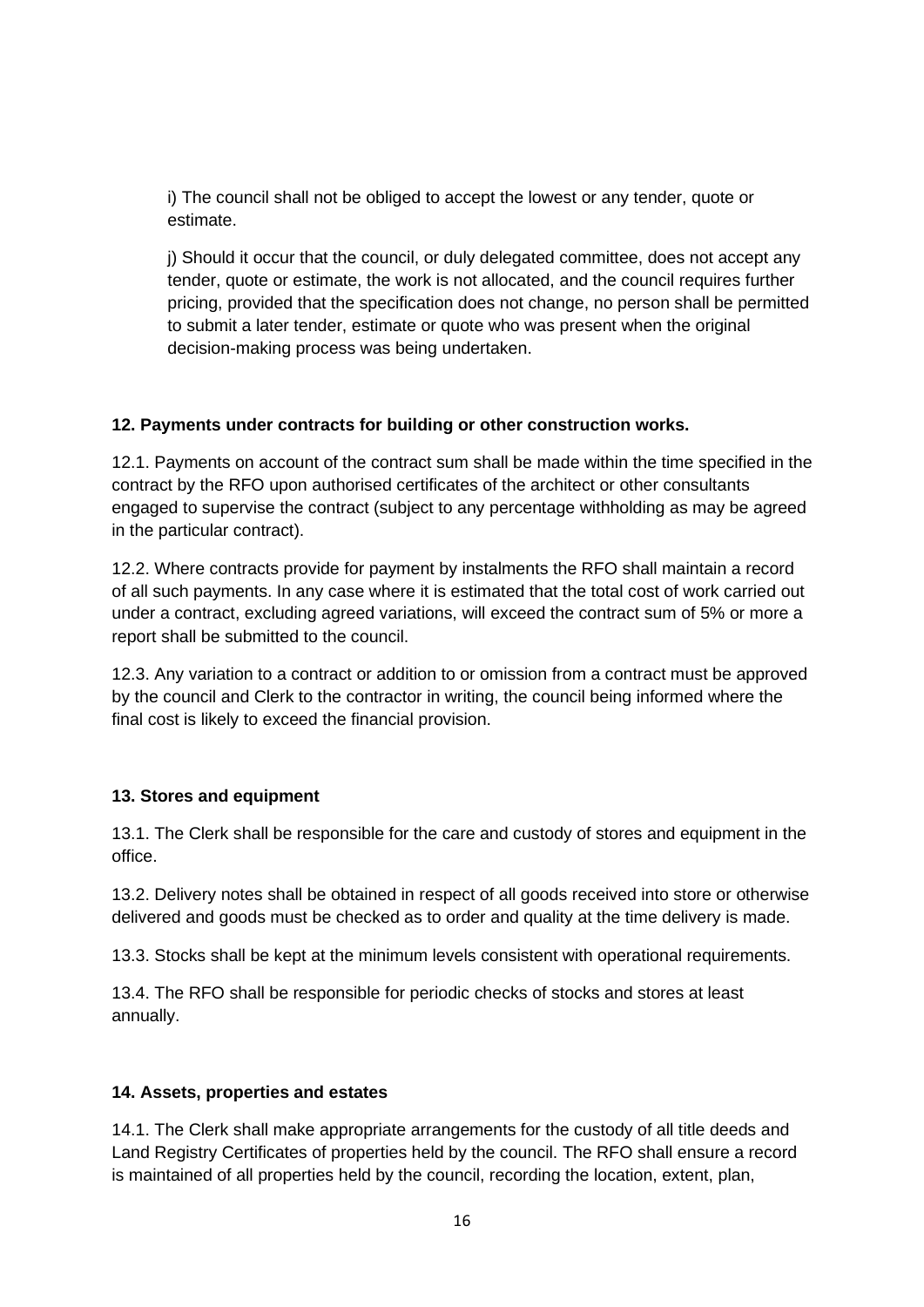reference, purchase details, nature of the interest, tenancies granted, rents payable and purpose for which held in accordance with Accounts and Audit Regulations.

14.2. No tangible moveable property shall be purchased or otherwise acquired, sold, leased or otherwise disposed of, without the authority of the council, together with any other consents required by law, save where the estimated value of any one item of tangible movable property does not exceed £250.

14.3. No real property (interests in land) shall be sold, leased or otherwise disposed of without the authority of the council, together with any other consents required by law. In each case a report in writing shall be provided to council in respect of valuation and surveyed condition of the property (including matters such as planning permissions and covenants) together with a proper business case (including an adequate level of consultation with the electorate).

14.4. No real property (interests in land) shall be purchased or acquired without the authority of the full council. In each case a report in writing shall be provided to council in respect of valuation and surveyed condition of the property (including matters such as planning permissions and covenants) together with a proper business case (including an adequate level of consultation with the electorate).

14.5. Subject only to the limit set in Regulation 14.2 above, no tangible moveable property shall be purchased or acquired without the authority of the full council. In each case a report in writing shall be provided to council with a full business case.

14.6. The RFO shall ensure that an appropriate and accurate Register of Assets and Investments is kept up to date. The continued existence of tangible assets shown in the Register shall be verified at least annually, possibly in conjunction with a health and safety inspection of assets.

# **15. Insurance**

15.1. Following the annual risk assessment (per Regulation 17), the RFO shall effect all insurances and negotiate all claims on the council's insurers in consultation with the Clerk.

15.2. The Clerk shall give prompt notification to the RFO of all new risks, properties or vehicles which require to be insured and of any alterations affecting existing insurances.

15.3. The RFO shall keep a record of all insurances effected by the council and the property and risks covered thereby and annually review it.

15.4. The RFO shall be notified of any loss liability or damage or of any event likely to lead to a claim and shall report these to council at the next available meeting.